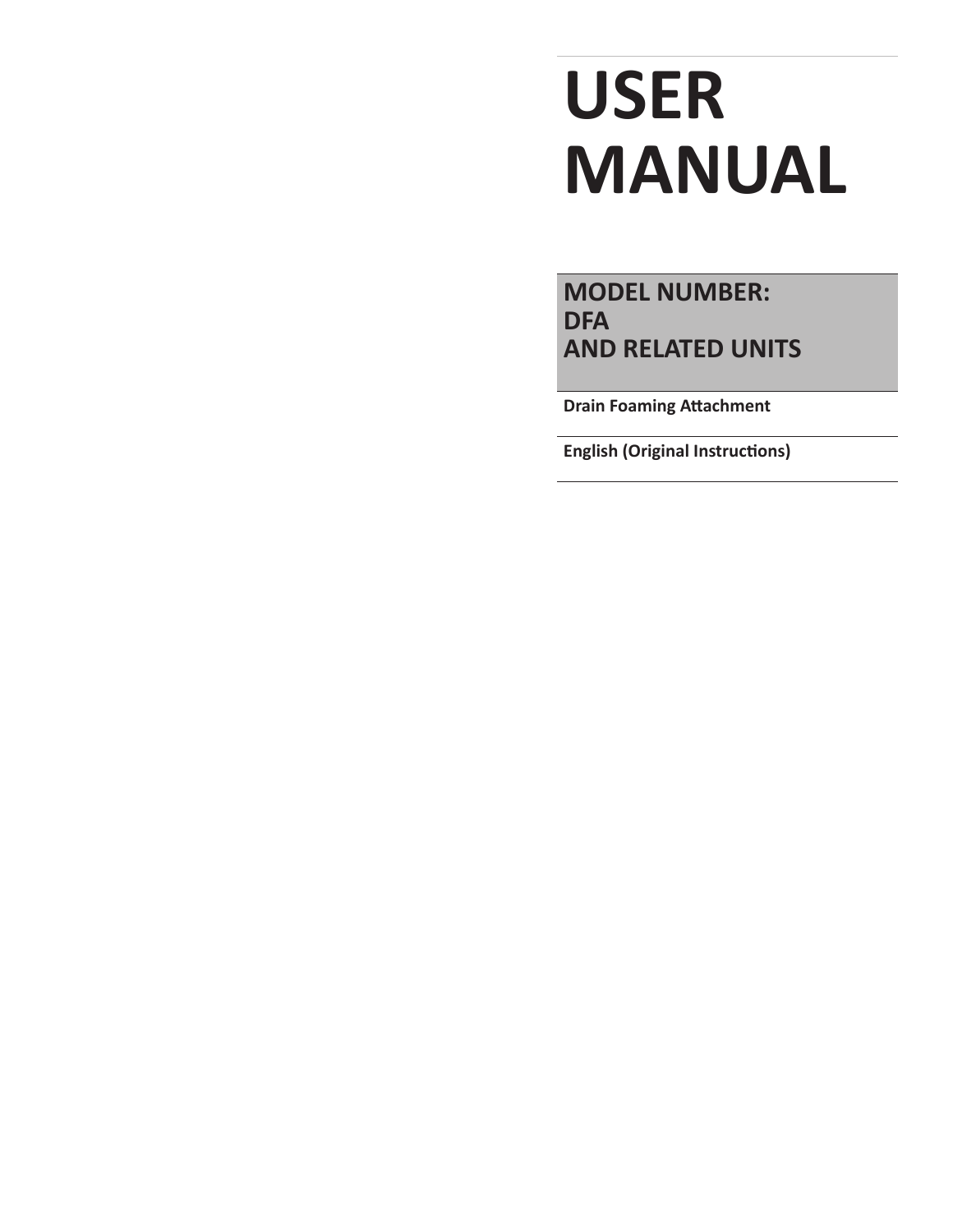

## • Read and understand all instructions for drain foam attachment and foam unit before installing or operating the attachment.

- • Always wear appropriate personal protective equipment (PPE) when operating or servicing unit.
- • Always follow all chemical safety precautions and handling instructions provided by the chemical manufacturer and Safety Data Sheet (SDS).
- • If this unit is modified or serviced with parts not listed in this manual, the unit may not operate correctly.
- • Never point the discharge wand or attachment at yourself, another person, or any object you do not want covered in chemical.
- • Always depressurize the unit after use, as described in the After Use Instructions. Always store unit depressurized.
- Always depressurize unit before attempting to disconnect any discharge wand or attachment.
- Do not exceed a fluid temperature of 100°F (37°C).
- Never use with hydrocarbons or flammable products.
- Only install quick-connect fittings on output side of foam unit discharge valve, as shown in the Installation Instructions. Do not install in any other configuration. Failed to install quick-connect fittings properly can cause serious injury.

## **REQUIREMENTS**

| Equipment<br>requirements | Requires connection to a FOAM-iT unit<br>with a $\frac{1}{2}$ in. FPT discharge ball valve.                                                                                                                                                                                                                        |
|---------------------------|--------------------------------------------------------------------------------------------------------------------------------------------------------------------------------------------------------------------------------------------------------------------------------------------------------------------|
| Chemical<br>compatibility | Chemical products used with this<br>equipment must be formulated<br>for this type of application and<br>compatible with unit materials and<br>pump seals. For more information on<br>chemical compatibility, consult the<br>manufacturer or SDS for your product<br>or contact our customer service<br>department. |

#### **SPECIFICATIONS**

| Attachment head size<br>and type | Stainless steel foam disc covers drains<br>up to 12 inches (30.5 cm) in diameter. |
|----------------------------------|-----------------------------------------------------------------------------------|
|                                  | Rubber stopper plugs drains 3.5 to 5<br>inches (8.9-12.7 cm) in diameter.         |

## **PROTECT THE ENVIRONMENT**

Please dispose of packaging materials, old machine components, and hazardous fluids in an environmentally safe way according to local waste disposal regulations.

 $\widetilde{\langle A \rangle}$  Always remember to recycle.

\*Specifications and parts are subject to change without notice.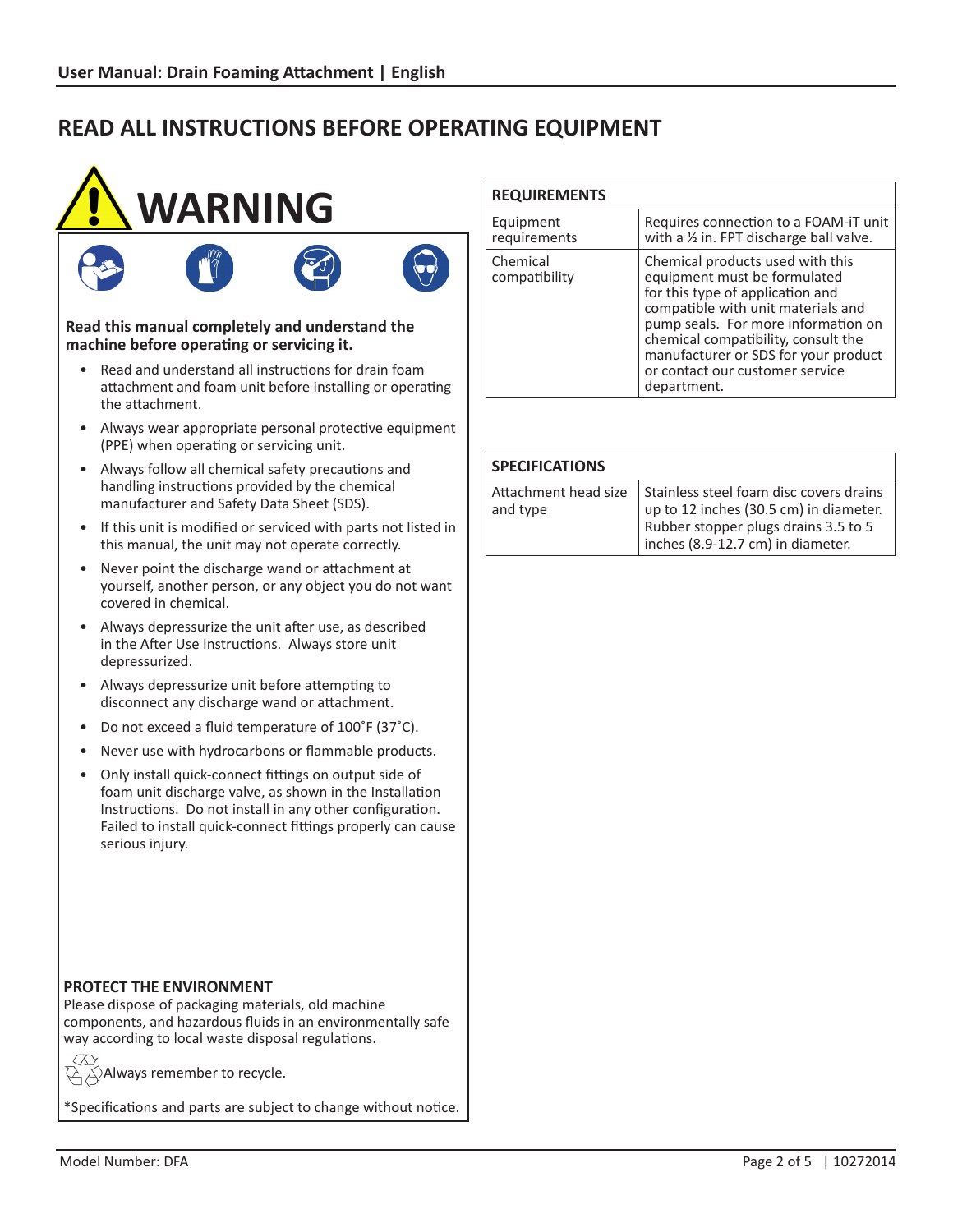#### **Installation Instructions:**

This attachment comes with quick-connect fittings for easy installation and use. **Only install quick-connect fittings on output side of foam unit discharge valve, as shown in the Installation Instructions. Do not install in any other configuration.**

- 1. Remove all components from packaging.
- 2. Remove two quick-connect fittings from attachment handle. Unthread outer male fitting, then pull back on retaining collar to release female fitting.



- 3. Securely tighten remaining male quick-connect fitting onto attachment handle.
- 4. With foam unit turned off and depressurized (refer to foam unit user manual for specific procedures), remove wand, fan tip, and/or any additional components from output side of foam unit discharge valve.



5. Connect female quick-connect fitting to output side of foam unit discharge valve. Female quick-connect fitting has ½ in. male NPT threads. **Only install quick-connect fittings on output side of foam unit discharge valve, as shown in the Installation Instructions. Do not install in any other configuration.**



6. Connect male quick-connect fitting to foam unit wand. Male quick-connect fitting has ½ in. female NPT threads.



#### **Operation Instructions:**

With quick-connect fittings installed, foam wand and attachment can be interchanged for different applications. Engage quickconnect fittings by pulling back on the retaining collar of the female fitting, inserting the male fitting, then releasing the retaining collar to secure the connection. Disengage quickconnect fittings by pulling back on the retaining collar of the female fitting and removing the male fitting.

1. Connect attachment to foam unit by engaging quickconnect fittings. Make sure connection is secure.



- 2. Position foam disk over drain, or remove drain cover and insert foam plug into drain.
- 3. Activate foam unit (refer to foam unit user manual for specific procedures) to begin foaming.
- 4. To stop foaming, deactivate foam unit (refer to foam unit user manual for specific procedures).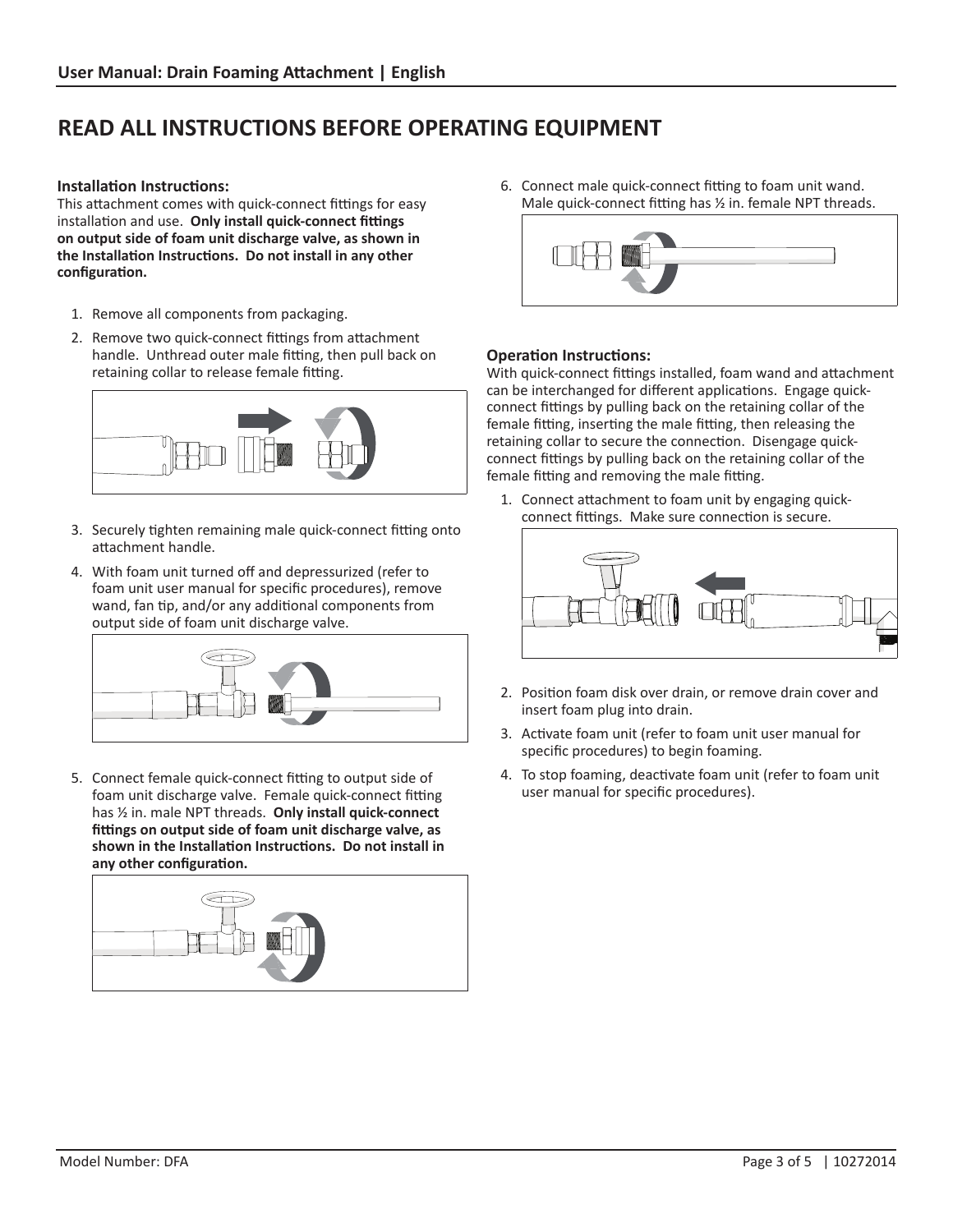#### **After Use Instructions:**

- 1. Turn off and depressurize foam unit. Follow all after use procedures in foam unit user manual.
- 2. Rinse attachment thoroughly with fresh water to remove any chemical residue.
- 3. To disengage quick-connect fittings, pull back on retaining collar to release female fitting.

#### **Maintenance Instructions:**

To keep attachment operating properly, periodically perform the following maintenance procedures:

- • Inspect all fittings, including quick-connect fittings, for wear and leaks.
- Inspect the mixing material (MIX7) located inside the attachment handle for debris and wear. Clean and replace as needed.
- • Inspect foam ring gasket (DFA-FR7) for wear and replace as needed.